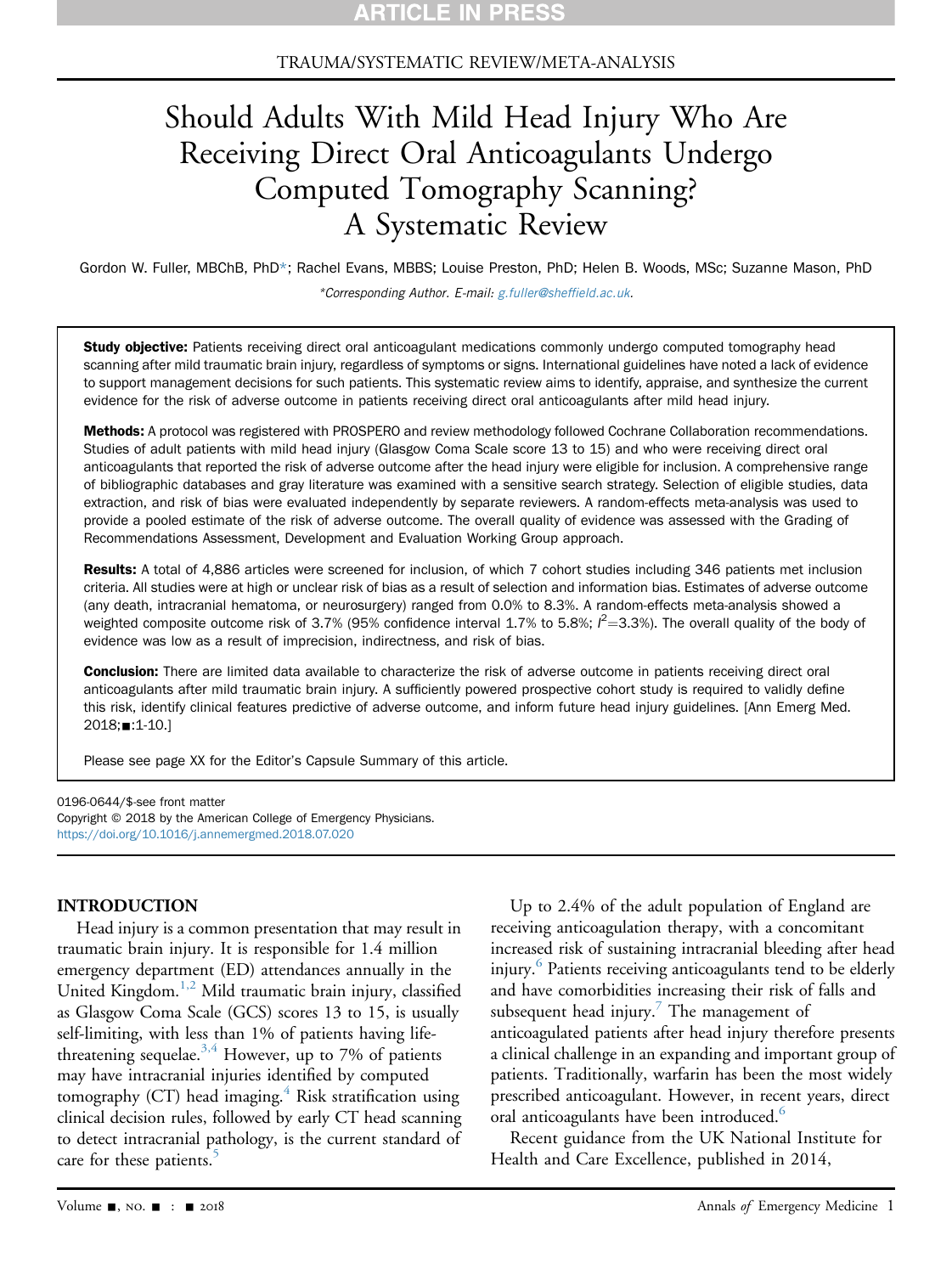# **RTICLE IN PR**

Adults With Mild Head Injury Receiving Direct Oral Anticoagulants and Computed Tomography Scanning Fuller et al

#### Editor's Capsule Summary

#### What is already known on this topic

Patients who sustain minor head trauma and are receiving warfarin anticoagulation have a 6% to 7% risk of abnormality on computed tomography (CT) scan of the head, supporting liberal CT scanning for these patients.

#### What question this study addressed

What is the risk of serious CT scan findings or complications in minor head injury patients receiving direct oral anticoagulants?

#### What this study adds to our knowledge

In this systematic review, 7 studies with high risk of bias included 346 patients. The pooled risk estimate for direct oral anticoagulant–treated patients who had intracranial hemorrhage, neurosurgery, or death was 4% (95% confidence interval 2% to 6%), and there were insufficient data to identify subgroups of patients with lower risk.

#### How this is relevant to clinical practice

Liberal CT scanning is reasonable for direct oral anticoagulant–treated patients with minor head injuries.

recommends that a CT scan be performed within 8 hours for adults and children receiving warfarin and presenting with head injury in the absence of other indications, even if patients are initially asymptomatic.<sup>[2](#page-8-6)</sup> No specific guidance was provided for direct oral anticoagulants despite their increasing use; but CT scanning is recommended within 8 hours for adults with some loss of consciousness or amnesia since the injury and any history of bleeding or clotting disorders, regardless of other symptoms or GCS score. Current practice in UK EDs may be more conservative, reflecting international guidelines,  $8.9$  with mandatory CT head scanning of any patient receiving a direct oral anticoagulant and with visible external signs of head trauma, such as abrasions, regardless of symptoms.

CT scanning incurs financial costs, longer ED stays, and cancer risks from radiation exposure. Consequently, there has been much interest, exemplified by the Choosing Wisely and Right Care Alliance campaigns, in ensuring that imaging decisions are supported by evidence and are truly necessary.<sup>[10,11](#page-8-8)</sup> The American College of Emergency Physicians (ACEP) identified avoiding CT use in low-risk

mild head injury as the top priority for stemming imaging overuse in the ED.[12](#page-8-9) Moreover, the 2016 Academic Emergency Medicine consensus conference Shared Decision Making in the Emergency Department emphasized that the "patient and clinician must know and understand the best available evidence concerning the risks and benefits" of any diagnostic test to facilitate shared decisionmaking.<sup>[13](#page-8-10)</sup> The Preventing Over-diagnosis consensus conference stated that obtaining meaningful decision thresholds through systematic reviews was a top 5 research priority.<sup>[14](#page-8-11)</sup>

Direct oral anticoagulant manufacturers claim drug efficacy similar to that of warfarin, with greater ease of administration and lower bleeding risk.<sup>[15](#page-8-12)</sup> However, there are few data on direct oral anticoagulant use in actual populations with mild traumatic brain injury. If the bleeding risk is lower than that for warfarin, or if a suitable clinical decision rule could be developed for patients receiving direct oral anticoagulants, there is the potential to reduce the number of CT head scans currently performed without increasing the risk of adverse outcome. This systematic review aimed to guide decisions on whether patients receiving direct oral anticoagulants and with mild traumatic brain injury or head injury require CT head scanning. Specific objectives were to determine the risk of adverse outcome in this patient group after mild traumatic brain injury and to characterize any demographic and clinical risk factors for significant injury.

### MATERIALS AND METHODS

#### Study Design

A systematic review was conducted, following guidelines from the Cochrane Collaboration.<sup>[16](#page-8-13)</sup> A review protocol was registered with an international prospective register of systematic reviews. The review question was, What is the risk of adverse outcome in patients sustaining a mild traumatic brain injury while receiving anticoagulation with a direct oral anticoagulant?

A comprehensive range of electronic information sources was examined, including major bibliographic databases, conference proceedings, and gray literature (Figure 1). Search strategies for bibliographic databases were developed iteratively in conjunction with an information specialist and were adapted for use in other data sources (Figure 2). Reference list checking, citation searching, and contact with subject experts were additionally performed. Searches were not restricted by date, language, study design, or publication status. An update search was conducted in MEDLINE and EMBASE immediately before article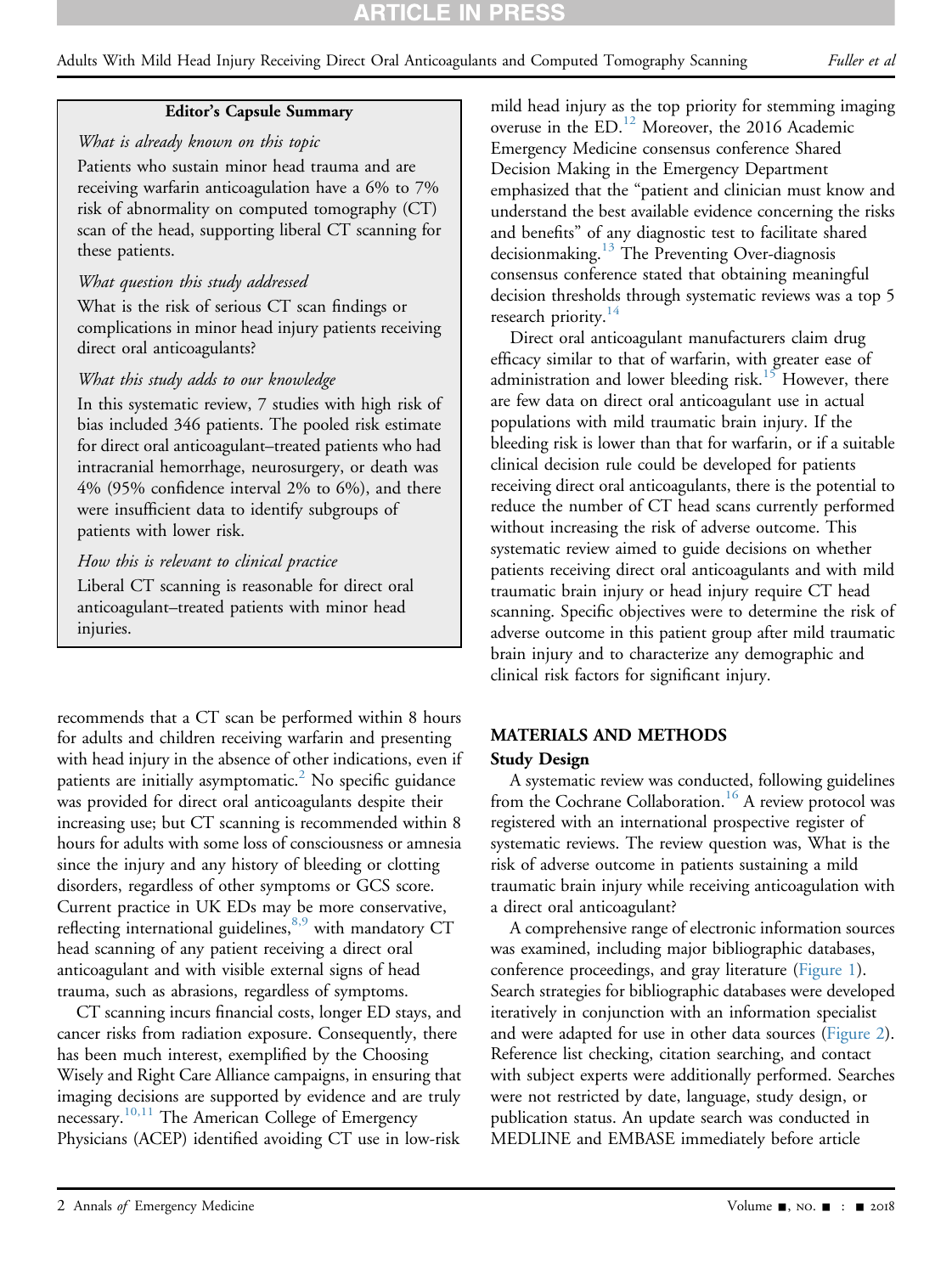## **RTICLE IN PRES**

Electronic Information Sources

- 1. Cochrane Database of Systematic Reviews (through the Cochrane Library)
- 2. Cochrane Injuries Group Specialized Register (through the Cochrane Library)
- 3. Database of Abstracts of Reviews of Effectiveness (DARE, through the Cochrane Library)
- 4. Cochrane Central Register of Controlled Trials (CENTRAL, through the Cochrane Library)
- 5. metaRegister of Controlled Trials (mRCT)
- 6. ClinicalTrials.gov
- 7. MEDLINE (through the OVID and PubMed platforms)
- 8. EMBASE (through the OVID platform)
- 9. CINAHL (through the OVID platform)
- 10. Science Citation Index (SCI, through the Web of Science)
- 11. ZETOC
- 12. Conference Proceedings Citation Index–Science (through the Web of Science)
- 13. EThOS: UK E-Theses Online Service
- 14. ProQuest Dissertation & Theses Database
- 15. National Clinical Guidelines Clearing House Web site
- 16. World Wide Web

Nonelectronic Data Sources

- 1. Checking reference lists of included articles
- 2. Checking reference lists of existing literature and systematic reviews
- 3. Corresponding with experts in the field and relevant study authors

Figure 1. Information sources. CINAHL, Cumulative Index to Nursing and Allied Health Literature.

submission. References were managed in EndNote (version X6.0.1; Thomson Reuters, Ontario, Canada).

### Data Collection and Processing

Systematic review inclusion criteria are detailed in Figure 3. Two reviewers (R.E. and L.P.) screened all citations to establish eligibility and decide whether to acquire the full articles. They then independently examined all retrieved fulltext articles against the inclusion criteria to identify eligible studies. A third reviewer (G.W.F.) arbitrated in cases of disagreement. A single reviewer (R.E.) extracted data on study characteristics, participants, interventions, and outcomes, with accuracy checked by a second reviewer (G.W.F.). A standardized data extraction form, customized

- 1. Craniocerebral Trauma/ or exp brain injuries/ or coma, post-head injury/ or exp head injuries, closed/ or exp intracranial hemorrhage, traumatic/ or exp skull fractures/
- 2. ((head or brain) adj3 (injur\* or trauma)).ti,ab.
- 3. (skull adj3 fracture\*).ti,ab.
- 4. or/1-4
- 5. exp Anticoagulants/
- 6. (anticoagulant\* ti,ab.
- 7. (Factor Xa inhibitor or Direct Xa inhibitor\* or xabans or Apixaban or Betrixaban or Edoxaban or Otamixaban or Rivaroxaban or Direct thrombin inhibitor\* or Bivalirudin or Lepirudin or

Desirudin or Argatroban or Dabigatran or Melagatran or Ximelagatran).mp.

8. (NOAC\* or DOAC\* or Novel oral anticoag\* or Direct oral anticoag\* or Target-specific oral anticoag\* or

TSOAC or Oral direct inhibitor or ODI or Specific oral direct anticoag\* or SODA).mp

9. or/5-8

10. 4 and 9

Figure 2. Search strategy.

from an established Cochrane Collaboration form, was piloted and used.<sup>16</sup> Study authors were contacted when additional information was necessary to assess study eligibility or risk of bias, or obtain relevant results.

We used a methodological component approach, based on recommendations of the Grading of Recommendations Assessment, Development and Evaluation Working Group,  $17$  to assess risk of bias in studies comprising the domains of selection bias, information bias, reporting bias, and other sources of bias. Risk of bias in each domain was classified as low, moderate, or high relative to the criterion standard of a perfectly performed, unbiased study directly addressing the systematic review question. A single unblinded reviewer (G.W.F.) judged the risk of bias in identified studies, explicitly recording the aspects of study design on which judgments were based. A second reviewer checked the risk of bias assessments independently (R.E.).

#### Primary Data Analysis

We examined the incidence proportion ("risk") of adverse outcome (ie, numerator of the number of adverse outcomes during the specified follow-up interval and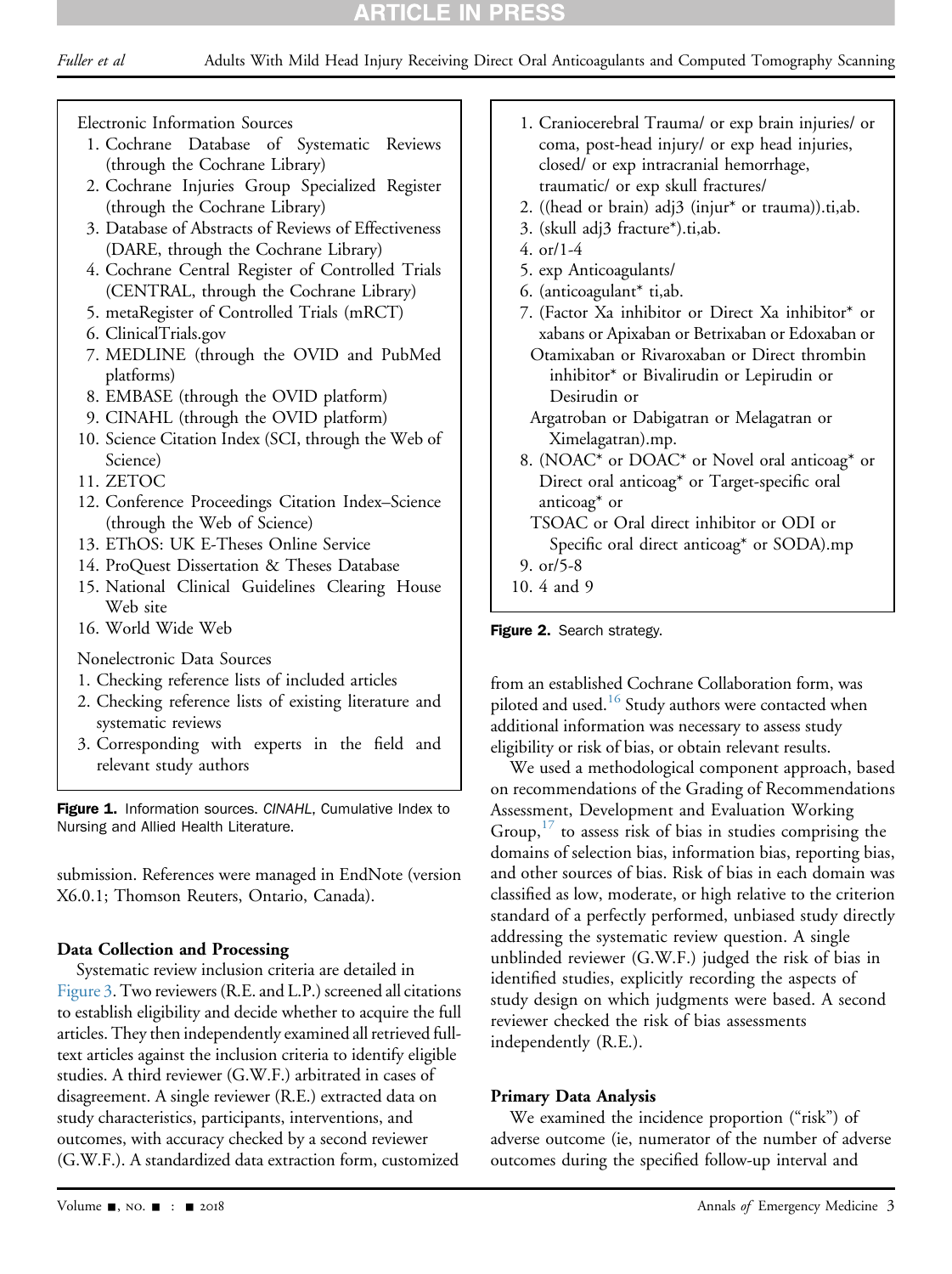## RTICLE IN PRI

Population:

Adults patients >16 y

Sustaining a clinically relevant head injury (judged by attending clinician) Mild traumatic brain injury: GCS scores 13–15

Presenting to the hospital

#### Exposure:

DOACs, comprising direct thrombin inhibitors (dabigatran), or direct factor Xa inhibitors (rivaroxaban, apixaban, edoxaban)

#### Outcomes:

TBI-related adverse outcome within 3 mo of initial hospital attendance, either alone or in combination, including:

- Death
- Disability
- Neurosurgery after initial injury
- Clinically significant intracranial hemorrhage (eg, Abbreviated Injury Score  $\geq$ 2)
- Reattendance
- Other significant deleterious sequelae

DOAC, Direct oral anticoagulant; TBI, traumatic brain injury.

Figure 3. Systematic review inclusion criteria.

denominator of the studied cohort enrolled and followed up). We compared study-specific estimates of risk, which could include any combination of adverse outcome type, using forest plots and heterogeneity assessed subjectively by visual inspection, Cochrane Q test, and the  $I^2$  statistic.<sup>18,19</sup> A quantitative synthesis was performed after confirmation that studies had relatively homogenous participants and results ( $l^2$  <25%). A random-effects meta-analysis was subsequently performed with the binomial distribution to model the within-study variability and exact binomial 95% confidence intervals (CIs) calculated. Cohen's k statistics were calculated to assess interrater agreement for study selection, data extraction, and risk-of-bias assessments. Altman's scale was used for assessing the strength of agreement demonstrated by  $\kappa$  statistics: <0.20 poor, 0.21 to 0.39 fair, 0.40 to 0.59 moderate, 0.60 to 0.79 good, and 0.80 to 1.0 very good. $20$  Statistical analyses were carried out in Stata (version 13.1; StataCorp, College Station, TX), using the metaprop command.<sup>[21](#page-9-1)</sup> An a priori subgroup analysis of patients with asymptomatic mild traumatic brain injury, GCS score 15, and normal neurology was prespecified if possible. Examination of the association of

individual demographic variables (eg, age) and clinical features (eg, headache) with adverse outcome after head injury in patients receiving direct oral anticoagulants was also planned.

The overall quality of evidence for the risk estimate was assessed with the Grading of Recommendations Assessment, Development and Evaluation approach for prognosis research.<sup>[17](#page-8-14)</sup> This specifies 4 levels of quality (high, moderate, low, and very low), with perfectly performed studies providing high-quality evidence. The body of evidence is downgraded in the presence of within-study risk of bias, indirectness of evidence, heterogeneity, imprecision of effect estimates, and risk of publication bias. Publication bias was evaluated by inspection of funnel plots (logit event rate against standard error), Egger's test, and scrutiny of study registration databases for missing studies. $^{22}$  $^{22}$  $^{22}$ 

#### RESULTS

We screened 4,886 citations for eligibility and retrieved the full text of 114 articles for detailed evaluation. During full-text examination, 7 eligible observational studies were identified for inclusion in the review, including a total of 346 patients. $23-29$  Two potentially eligible studies were retrieved that included patients with head injury who were receiving direct oral anticoagulants<sup>[30,31](#page-9-4)</sup>; however, details defining whether the study population met inclusion criteria or data allowing estimation of risk of adverse outcome were not presented. We contacted the authors, but the research teams were unable to provide this information. Interrater agreement for study selection was good ( $\kappa$ =0.7; 95% CI 0.6 to 0.8). [Figure 4](#page-4-0) summarizes the selection of included studies.

The characteristics of included studies are summarized in [Table 1.](#page-5-0) Study designs comprised retrospective and prospective cohort studies performed in the United States, Italy, and Switzerland. Mild head injury was variably defined as GCS scores 13 to  $15,^{23,25}$  $15,^{23,25}$  $15,^{23,25}$  GCS score 15 with symptoms, $^{29}$  or GCS scores 14 to 15 (all other studies). Unselected patients presenting to EDs were enrolled by 5 studies, with patients aged 54 years or older and transported by emergency medical services (EMS) to the hospital included in the remaining 2 studies. The studied direct oral anticoagulants comprised dabigatran, rivaroxaban, edoxaban, and apixaban. Length of follow-up varied from an initial postpresentation CT head scan to 1 month after head injury. Outcomes included CT-detected intracranial hematoma, neurosurgery, readmission, and mortality. Disability was not assessed in any study. Interrater agreement for data extraction was very good  $(\kappa=0.8; 95\% \text{ CI } 0.7-0.9).$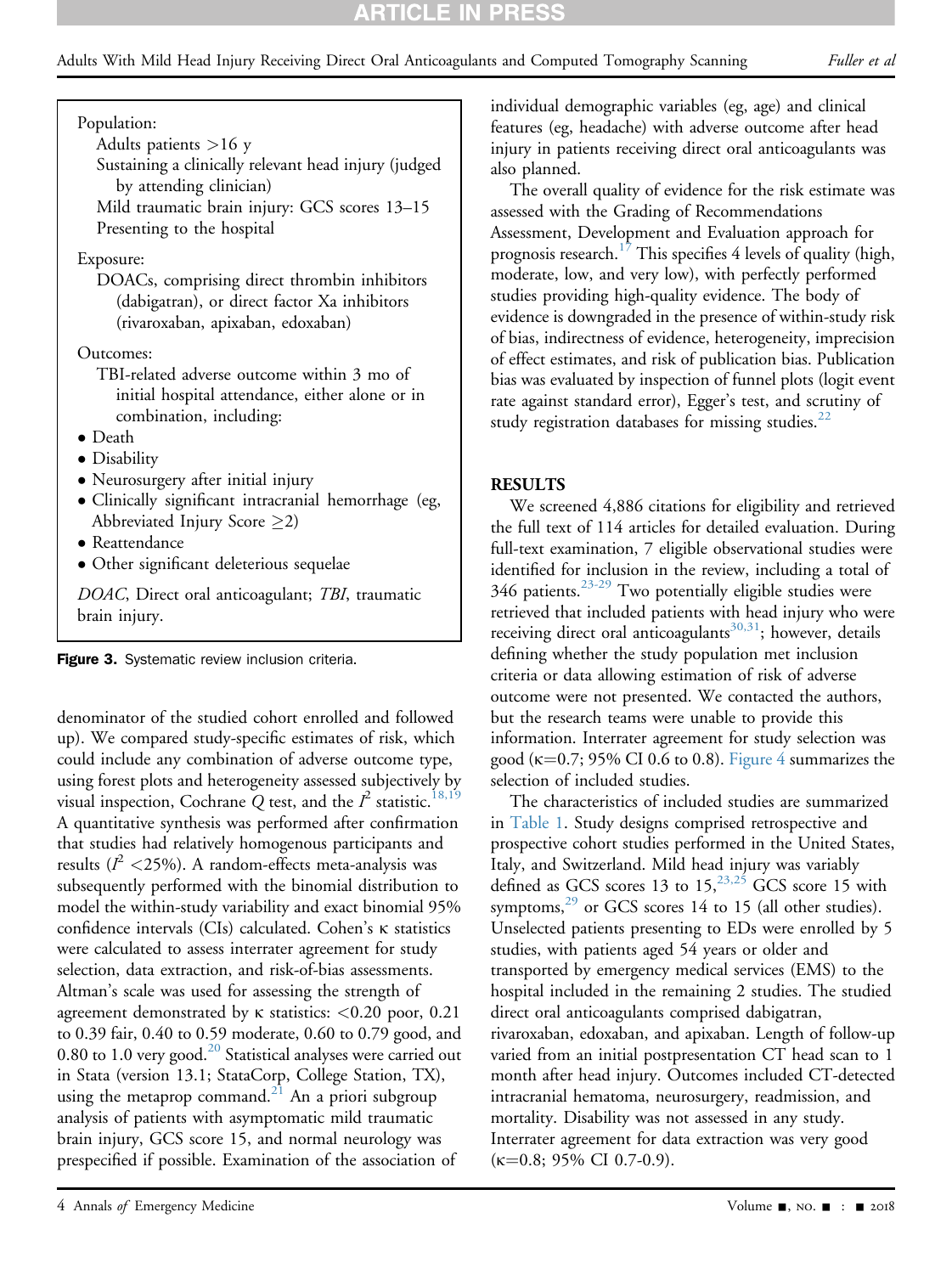### RTICLE IN PRES

<span id="page-4-0"></span>



Figure 4. Preferred Reporting Items for Systematic Reviews and Meta-analyses flowchart describing systematic review study selection.

The risk of bias for included studies is summarized in [Table 2](#page-6-0), with a detailed rationale presented in Table E1, available online at [http://www.annemergmed.](http://www.annemergmed.com) [com](http://www.annemergmed.com). The overall risk of bias relative to a perfectly performed unbiased study directly addressing the review question was high or unclear for all studies. The main limitations were possible selection bias from incomplete enrollment of eligible patients in retrospective chart review studies, and incomplete outcome ascertainment as a result of nonassessment of postdischarge adverse outcomes. Interrater agreement for risk-of-bias assessment was very good (no disagreements;  $\kappa$ =1.0; 95% CI 1.0 to 1.0).

Estimates of adverse outcome ranged from 0.0% to 8.3% across included studies, as presented in a forest plot in [Figure 5](#page-6-1). Although point estimates for adverse outcome risk varied, 95% CIs for each study overlapped, suggesting

relatively homogenous results. The  $I^2$  statistic was 3.3%, with a nonsignificant Q statistic ( $P=0.40$ ). A randomeffects meta-analysis showed a weighted adverse outcome risk of 3.7% (95% CI 1.7% to 5.8%). There were insufficient data to examine asymptomatic patients with GCS score 15, or to characterize individual clinical and demographic risk factors for adverse outcome. The Grading of Recommendations Assessment, Development and Evaluation quality of evidence was downgraded to low quality according to methodology (high or unclear risk of bias), precision (relatively wide 95% CI for pooled adverse event estimate), and indirectness of evidence (study populations' not reflecting undifferentiated ED patients). The quality rating was not affected by heterogeneity or publication bias (no funnel plot asymmetry, nonsignificant Egger's test result ( $P=$ .8), and no registered but unpublished studies).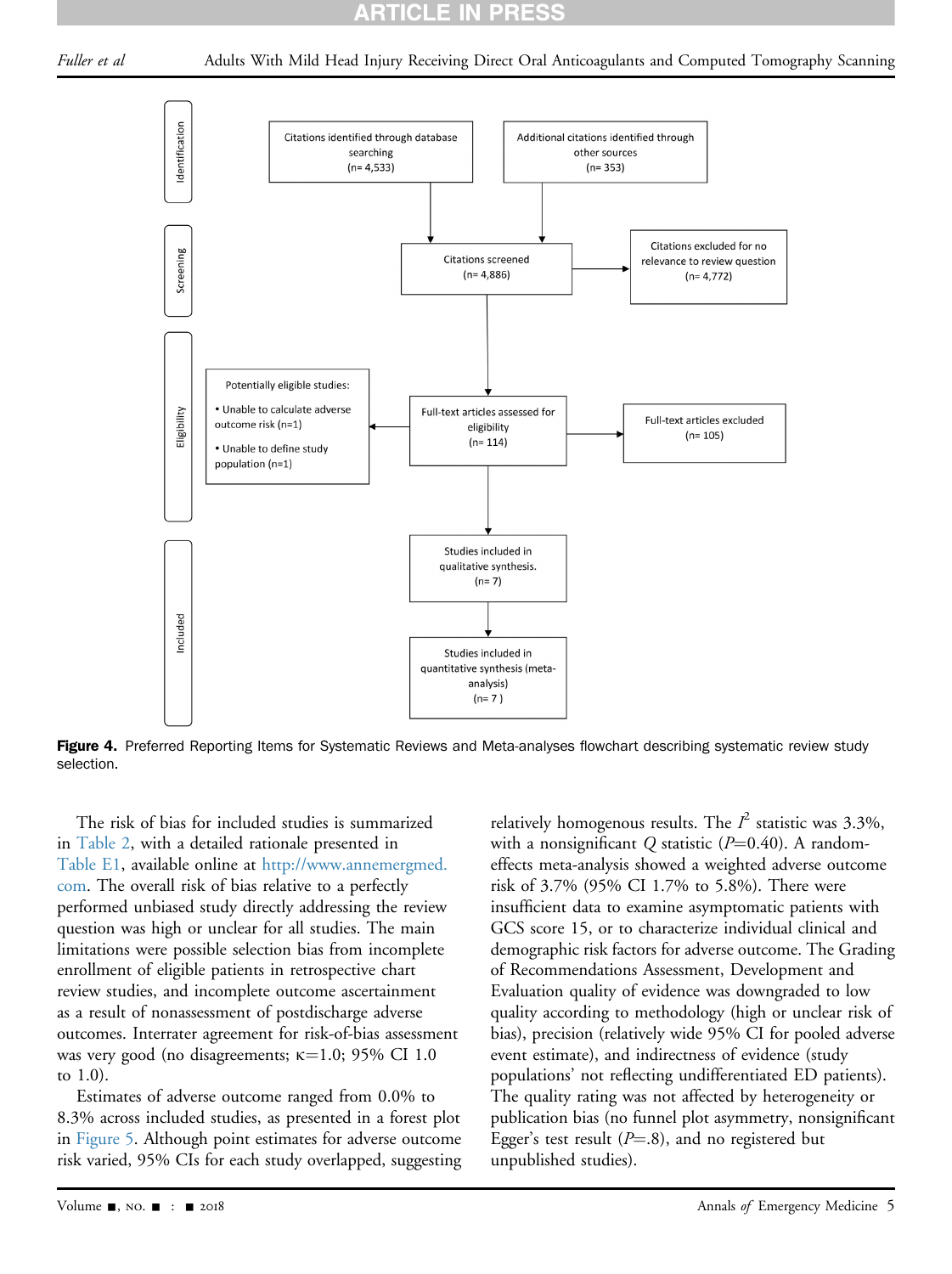| <b>Study</b>                     | Design     | Date, Country                                                              | Patients*      | <b>Setting</b> | <b>Inclusion Criteria</b>                                       | <b>Exclusion Criteria</b>                                                                                                                                 | <b>DOACs</b>                                   | <b>Outcomes</b>                                                | <b>Notes</b>                                                                       |
|----------------------------------|------------|----------------------------------------------------------------------------|----------------|----------------|-----------------------------------------------------------------|-----------------------------------------------------------------------------------------------------------------------------------------------------------|------------------------------------------------|----------------------------------------------------------------|------------------------------------------------------------------------------------|
| McCammack, <sup>23</sup><br>2015 | <b>RCS</b> | 2012-2013, US                                                              | $\overline{2}$ | ED             | GCS score 13-15                                                 | Not reported                                                                                                                                              | Dabigatran                                     | Within 6 h:<br><b>ICH</b>                                      | All patients:<br>Received admission CT<br>head scan<br>CT head scan 6 h postinjury |
| Cipriano, <sup>25</sup><br>2018  | <b>PCS</b> | 2016, Italy                                                                | 85             | ED             | GCS score 13-15                                                 | Delayed presentation<br>$>48$ h<br>Not receiving DOAC for<br>$>24$ h                                                                                      | Dabigatran, rivaroxaban,<br>apixaban, edoxaban | 1-mo FU:<br><b>ICH</b><br>Neurosurgery<br>Readmission<br>Death | All patients:<br>Received admission CT<br>head scan<br>Observed for minimum 24 h   |
| Chenoweth, <sup>24</sup><br>2017 | <b>RCS</b> | 2010-2015, US                                                              | 33             | <b>ED</b>      | GCS score 14-15<br>Received CT<br>head scan                     | Interfacility transfers<br>Pregnant patients                                                                                                              | Dabigatran                                     | Inpatient:<br><b>ICH</b><br>Neurosurgery<br>Death              |                                                                                    |
| Nishijima, 26<br>2017            | <b>RCS</b> | 2012, US                                                                   | 12             | <b>EMS</b>     | $>55$ y<br>Transported by EMS<br>GCS score 14-15                | Interfacility transfers<br>Transported to a<br>nonparticipating hospital<br>Prisoners<br>Unable to link hospital<br>and EMS data                          | Dabigatran, rivaroxaban,<br>apixaban, edoxaban | Inpatient:<br><b>ICH</b><br>Neurosurgery<br>Death              |                                                                                    |
| Nishijima, <sup>27</sup><br>2017 | <b>PCS</b> | 2015-2016, US                                                              | 41             | <b>EMS</b>     | $>55$ y<br>Transported by EMS<br>GCS score 14-15                | Interfacility transfers<br>Transported to a<br>nonparticipating hospital<br>Unable to link hospital<br>and EMS data                                       | Dabigatran, rivaroxaban,<br>apixaban, edoxaban | Inpatient:<br><b>ICH</b><br>Neurosurgery<br>Death              |                                                                                    |
| Riccardi, <sup>28</sup><br>2017  | <b>PCS</b> | 2016, Italy                                                                | 107            | ED             | Ground-level fall<br>GCS score 14-15                            | Mechanical heart valve<br>replacement<br>Concomitant antiplatelets                                                                                        | Dabigatran, rivaroxaban,<br>apixaban           | 1-mo FU:<br><b>ICH</b><br>Neurosurgery<br>Readmission<br>Death | All patients:<br>Received admission CT<br>head scan<br>Observed for minimum 24 h   |
| Uccella, $^{29}$<br>2018         | <b>RCS</b> | 2014-2016,<br>Switzerland                                                  | 60             | ED             | GCS score 15<br>Witnessed LOC.<br>amnesia, or<br>disorientation | Not reported                                                                                                                                              | Dabigatran, rivaroxaban,<br>apixaban, edoxaban | Inpatient:<br><b>ICH</b>                                       | All patients received<br>admission CT head scan                                    |
|                                  |            | *All studies included adults receiving DOACs after blunt mild head injury. |                |                |                                                                 | RCS, retrospective cohort study; US, United States; ICH, intracranial hematoma; FU, follow-up; PCS, prospective cohort study; LOC, loss of consciousness. |                                                |                                                                |                                                                                    |

<span id="page-5-1"></span><span id="page-5-0"></span>**RTICLE IN PRES** 77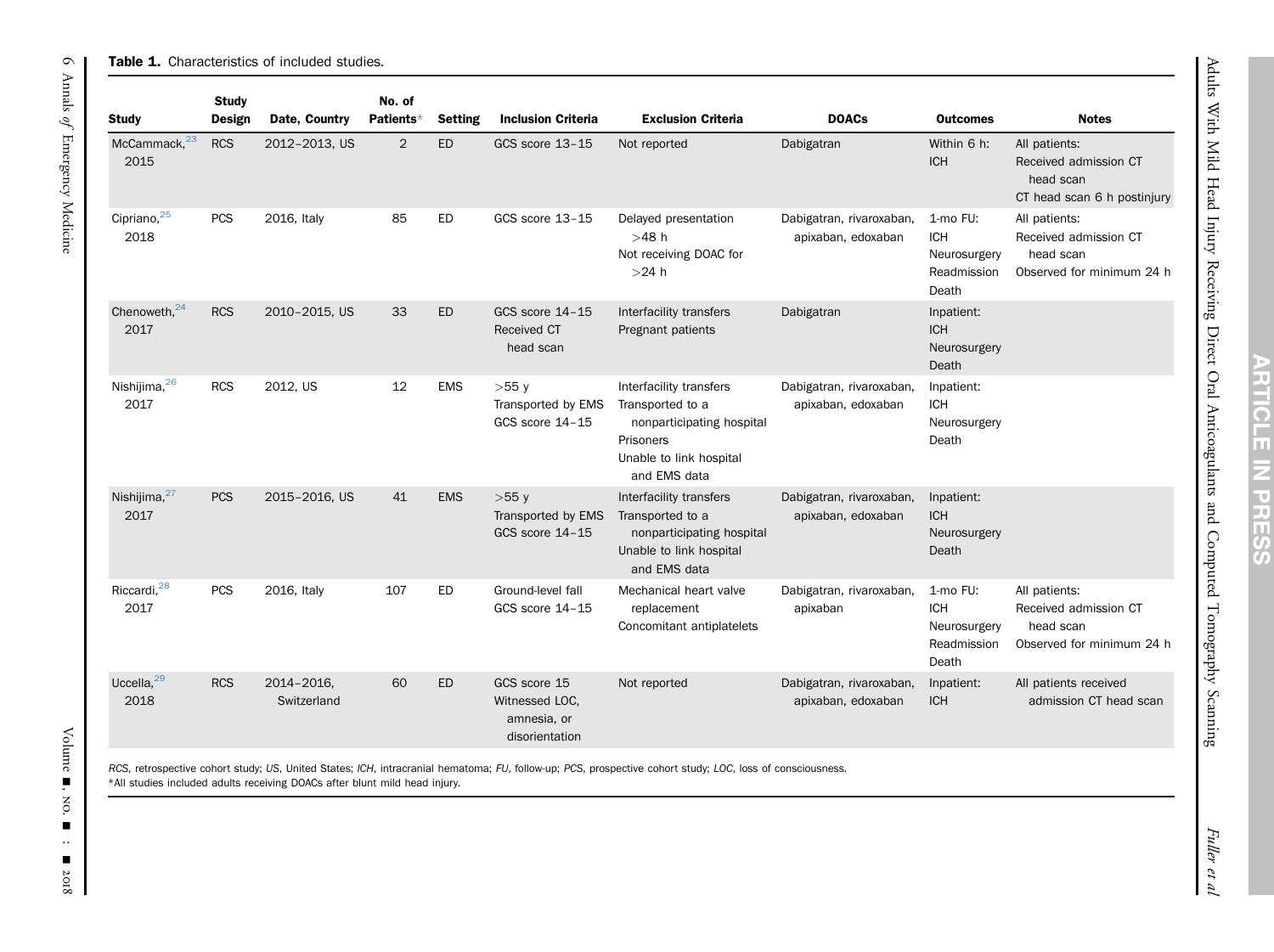ES

PR

#### <span id="page-6-0"></span>Table 2. Summary of risk of bias assessment.

|                               | <b>Risk-of-Bias Domain</b>                                                                                                                                                                                   |                                                                                             |                                                                                                                        |                                                        |              |  |  |  |  |  |
|-------------------------------|--------------------------------------------------------------------------------------------------------------------------------------------------------------------------------------------------------------|---------------------------------------------------------------------------------------------|------------------------------------------------------------------------------------------------------------------------|--------------------------------------------------------|--------------|--|--|--|--|--|
|                               | <b>Selection</b>                                                                                                                                                                                             |                                                                                             | <b>Information</b>                                                                                                     | Reporting                                              |              |  |  |  |  |  |
| <b>Study</b>                  | <b>Representative Sample: Risk of</b><br><b>Outcome Does Not Influence</b><br>Selection Into Study/Accurate<br><b>Measurement of Exposure:</b><br><b>Patients Correctly Identified</b><br>as Receiving DOACs | <b>Complete Follow-up:</b><br><b>Risk of Outcome Does</b><br><b>Not Influence Attrition</b> | <b>Accurate Measurement</b><br>of Outcome: Patients<br><b>Correctly Classified as</b><br><b>Having Adverse Outcome</b> | <b>Nonselective</b><br><b>Reporting</b><br>of Outcomes | <b>Other</b> |  |  |  |  |  |
| McCammack, 2015               | Moderate                                                                                                                                                                                                     | Low                                                                                         | <b>High</b>                                                                                                            | Low                                                    | Low          |  |  |  |  |  |
| Chenoweth, 2017               | Moderate                                                                                                                                                                                                     | Low                                                                                         | High                                                                                                                   | Low                                                    | Low          |  |  |  |  |  |
| Cipriano, 2018                | Moderate                                                                                                                                                                                                     | Unclear                                                                                     | Low                                                                                                                    | Low                                                    | Low          |  |  |  |  |  |
| Nishijima, 26 2017            | Moderate                                                                                                                                                                                                     | Low                                                                                         | High                                                                                                                   | Low                                                    | Low          |  |  |  |  |  |
| Nishijima, <sup>27</sup> 2017 | High                                                                                                                                                                                                         | Low                                                                                         | <b>High</b>                                                                                                            | Low                                                    | Low          |  |  |  |  |  |
| Riccardi, 2017                | Unclear                                                                                                                                                                                                      | Low                                                                                         | Low                                                                                                                    | Low                                                    | Low          |  |  |  |  |  |
| Uccella, 2018                 | Unclear                                                                                                                                                                                                      | Unclear                                                                                     | <b>High</b>                                                                                                            | Low                                                    | Low          |  |  |  |  |  |

CL Ξ

#### LIMITATIONS

To maximize internal validity, Cochrane Collaboration and Preferred Reporting Items for Systematic Reviews and Meta-analyses guidelines were followed to ensure that all relevant evidence was included, accurately and precisely coded, validly assessed for risk of bias, and impartially analyzed and interpreted (Table E2, available online at

<http://www.annemergmed.com>).<sup>[16,32](#page-8-13)</sup> However, there are a number of potential methodological weaknesses. We did not perform hand searching (ie, manual page-by-page examination of the entire contents) of journals or conference proceedings, and did not include regional bibliographic databases, although the yield of such searches is generally low.<sup>[16](#page-8-13)</sup> Inadequate reporting of

<span id="page-6-1"></span>

Figure 5. Forest plot presenting individual and pooled risk of adverse outcome after mild head injury while the patient is receiving DOACs. Dots represent point estimates, shaded boxes indicate study weights, and whiskers represent 95% CIs.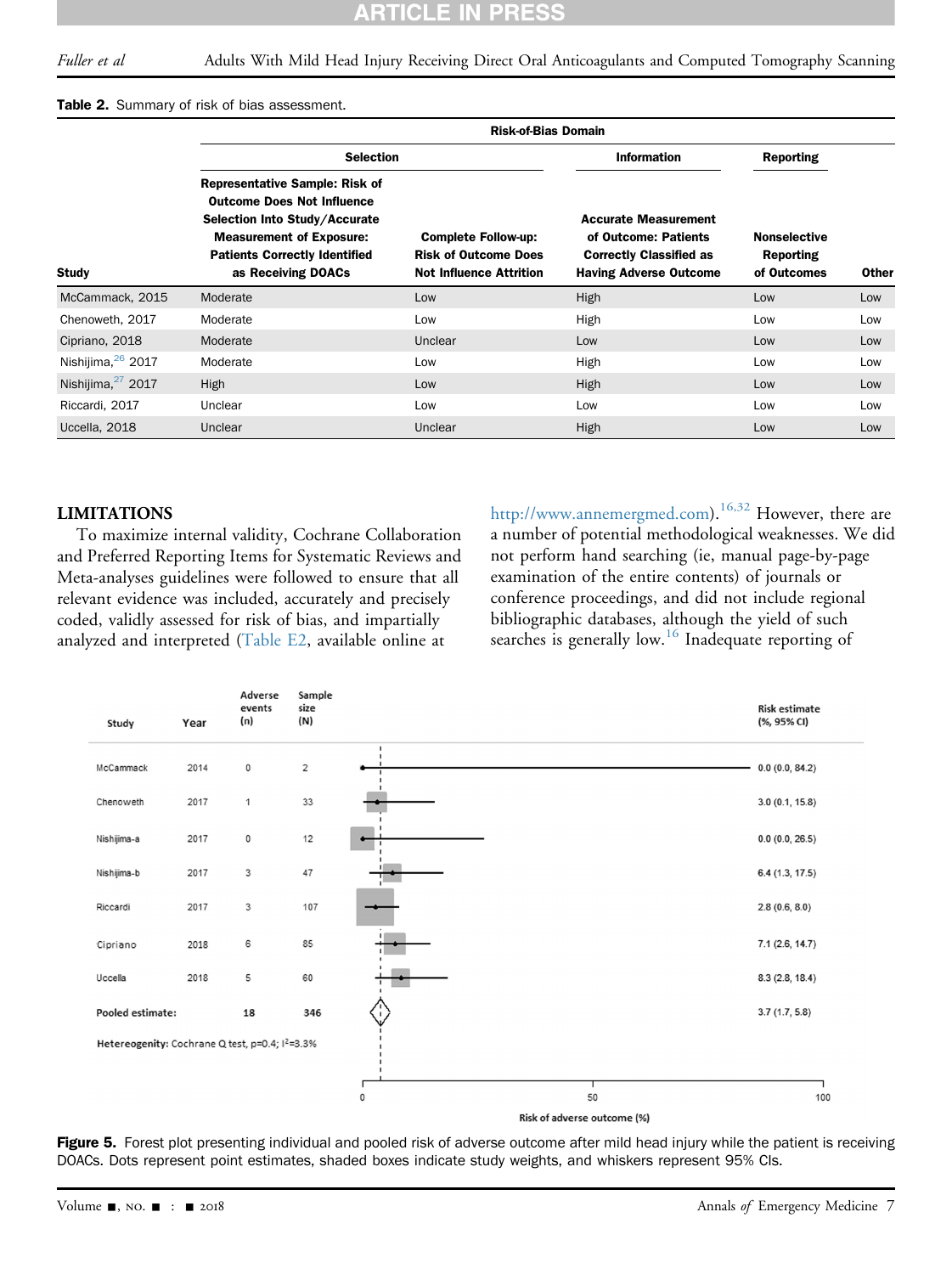nonrandomized studies and poor indexing in databases may have impaired the detection of published information. Given the low number of included studies, we had limited power to assess the presence of publication bias. Furthermore, we were unable to obtain usable data on 2 potentially eligible studies from the research teams. Decisions on study relevance, information gathering, and validity were unblinded and could have been influenced by preformed opinions. However, masking is resource intensive with uncertain benefits.<sup>[16](#page-8-13)</sup> Included studies used different definitions for adverse outcome, and often did not report constituents of composite outcomes separately, challenging interpretation of a pooled risk estimate. Finally, quantitative synthesis of homogenous studies at high or unclear risk of systematic error may have provided precise but "spurious" results because of underlying biases. $33$ 

#### DISCUSSION

To our knowledge, this is the first systematic review to evaluate outcomes after mild head injury of patients receiving direct oral anticoagulants. Limited data were available, giving a relatively imprecise pooled adverse outcome risk of 4% (95% CI 2% to 6%). Included studies were at high or unclear risk of bias. The overall quality of available evidence was low, indicating little confidence in the reported pooled risk estimate.

International guidelines recommend CT head imaging for patients receiving direct oral anticoagulants after mild head injury regardless of symptoms, but recognize a paucity of evidence to support this recommendation[.2,8,9](#page-8-6) The reported pooled adverse outcome risk of 4% outwardly supports this guidance. However, a number of issues require consideration when this finding is interpreted. First, the internal validity of individual study results is uncertain and firm conclusions therefore cannot be drawn. Inaccurate identification of cases in retrospective chart review studies or incomplete prospective enrollment may have introduced selection bias of uncertain magnitude and direction. Inadequate follow-up, restricted to initial CT head scan or inpatient stay, was conducted in 5 studies, which may have underestimated adverse outcomes from postdischarge deaths, readmissions, or deterioration.

Second, study inclusion criteria did not always reflect undifferentiated patients presenting to EDs after mild head injury, which could limit the generalizability of findings. One study included only ground-level falls, 2 enrolled only patients older than 55 years and transported by EMS, and one study included only symptomatic patients with GCS score 15. Unfortunately, there were insufficient numbers of studied patients to provide a precise risk estimate or assess differential risk across isolated head injury or polytrauma, alternative direct oral anticoagulants, or different anticoagulant indications.

Third, although a composite endpoint is conventionally used in studies of mild traumatic brain injury, individual outcome components vary in severity. A recent systematic review reported that 90% of intracranial hematoma detected in mild traumatic brain injury does not result in clinical deterioration or require neurosurgery.<sup>34</sup> The clinical significance and importance to patients of such incidental intracranial hematomas are uncertain. Death, disability, neurosurgery, or readmission may represent more relevant patient-orientated endpoints. Precise estimates for each of these outcomes were unavailable but would allow more nuanced imaging decisions.

Fourth, we were not able to report a valid risk estimate for the subgroup of asymptomatic patients with mild traumatic brain injury and GCS score 15 who might be expected to have a lower probability of adverse outcome and who might be otherwise discharged without investigation if not receiving direct oral anticoagulants. Mild traumatic brain injury is conventionally defined as GCS scores 13 to 15, with poorer prognosis and increased incidence of intracranial abnormalities as GCS score decreases.<sup>[8](#page-8-7)</sup> Patients with GCS scores less than 15 and concomitant use of anticoagulant medication will generally undergo routine CT head scanning.<sup>[2,8,9](#page-8-6)</sup> Uccella et al<sup>[29](#page-9-5)</sup> found a relatively high incidence (8%) of intracranial hematoma in patients with GCS score 15 who were receiving direct oral anticoagulants and had witnessed loss of consciousness, amnesia, or disorientation. Ideally, a direct oral anticoagulant–specific clinical decision tool could be developed, incorporating the predictive value of clinical and patient characteristics.

Fifth, the acceptable risk threshold for patients after mild head injury to allow omission of routine CT scanning is unknown and may vary across patients, clinicians, and health systems, depending on personal, cultural, medicolegal, and economic factors. It could be quantified in future clinical practice by shared decisionmaking or defined on a population level by investigation of the stated preferences of clinicians or patients, benchmarking, other currently tolerated clinical risks; calculated through economic evaluation; or determined by decision analytic techniques (eg, the Pauker method).<sup>[35-38](#page-9-17)</sup> However, in developed health systems it is likely that a very low risk threshold exists, and barriers to reducing CT use may include the ready availability of imaging, the ubiquity of the practice, the relatively low radiation risk (particularly among older patients, who tend to sustain head injuries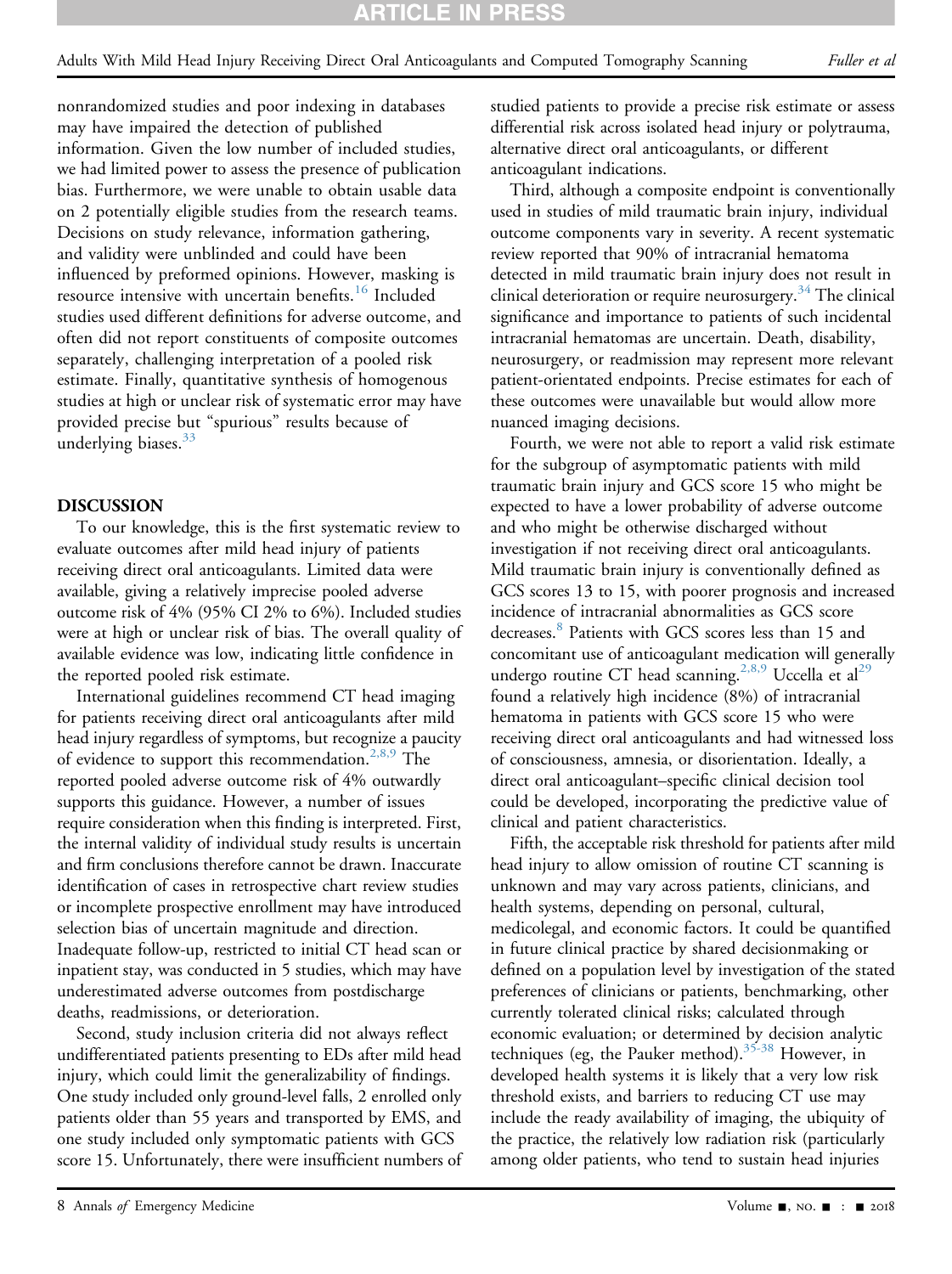while receiving direct oral anticoagulants), and the perceived medicolegal repercussions of forgoing imaging.

To our knowledge, there are no previous systematic reviews examining the risk of adverse outcome after mild head injury for patients receiving direct oral anticoagulants, but a larger literature is available examining the effects of warfarin. The AHEAD study is the most recent and comprehensive investigation, including 3,416 adults who had experienced mild blunt traumatic brain injury and were currently receiving warfarin.<sup>[39](#page-9-18)</sup> The overall adverse outcome estimate was slightly higher, at 5.9% (95% CI 5.2% to 6.7%), than the reported pooled result for direct oral anticoagulants. For patients with GCS score 15 and no associated symptoms, the risk of adverse outcome was lower, at 2.7% (95% CI 2.1% to 3.6%). Given the paucity of available data, it is not possible to say conclusively whether the adverse outcome risk differs compared with that for direct oral anticoagulants.

In summary, there are limited data available to characterize the risk of adverse outcome in patients receiving direct oral anticoagulants after mild head injury. A sufficiently powered prospective cohort study is required to validly define this risk, identify clinical features predictive of adverse outcome, and inform future revisions of head injury guidelines (eg, ACEP's 2008 policy).<sup>9</sup> However, because to our knowledge there are currently no prospective studies registered in international research databases (eg, [ClinicalTrials.gov](http://ClinicalTrials.gov)), it is likely that the reported information is the best evidence that will be available for the foreseeable future. $40$ 

Supervising editor: Clifton Callaway, MD, PhD

Author affiliations: From the Centre for Urgent and Emergency Care Research (Fuller, Evans, Mason), Information Resources (Preston), Health Economics and Decision Science (Preston, Woods), School of Health and Related Research, University of Sheffield, Sheffield, UK.

Author contributions: All authors made substantial contributions to the study conception and design. GF, RE, and LP were responsible for acquisition of the data. GF, RE, and SM were responsible for analysis and interpretation of the data. GF drafted the article and all other authors revised it critically for important intellectual content. SM is the guarantor. All authors had full access to all of the data in the study and take responsibility for the integrity of the data and the accuracy of the data analysis. SM takes responsibility for the paper as a whole.

All authors attest to meeting the four [ICMJE.org](http://ICMJE.org) authorship criteria: (1) Substantial contributions to the conception or design of the work; or the acquisition, analysis, or interpretation of data for the work; AND (2) Drafting the work or revising it critically for important intellectual content; AND (3) Final approval of the version to be published; AND (4) Agreement to be accountable for all aspects of the work in ensuring that questions related to the accuracy or integrity of any part of the work are appropriately investigated and resolved.

Funding and support: By Annals policy, all authors are required to disclose any and all commercial, financial, and other relationships in any way related to the subject of this article as per ICMJE conflict of interest guidelines (see [www.icmje.org\)](http://www.icmje.org). The study was funded by the Royal College of Emergency Medicine (UK). There are no conflicts of interest.

Publication dates: Received for publication May 14, 2018. Revisions received July 4, 2018, and July 16, 2018. Accepted for publication July 17, 2018.

Trial registration number: CRD42017071411

#### <span id="page-8-0"></span>REFERENCES

- 1. [Kay A, Teasdale G. Head injury in the United Kingdom.](http://refhub.elsevier.com/S0196-0644(18)30652-8/sref1) World J Surg. [2001;25:1210-1220](http://refhub.elsevier.com/S0196-0644(18)30652-8/sref1).
- <span id="page-8-6"></span>2. [Hodgkinson S, Pollit V, Sharpin C, et al. Early management of head](http://refhub.elsevier.com/S0196-0644(18)30652-8/sref2) [injury: summary of updated NICE guidance.](http://refhub.elsevier.com/S0196-0644(18)30652-8/sref2) BMJ. 2014;348:g104.
- <span id="page-8-1"></span>3. [Servadei F, Teasdale G, Merry G. De](http://refhub.elsevier.com/S0196-0644(18)30652-8/sref3)fining acute mild head injury in [adults: a proposal based on prognostic factors, diagnosis, and](http://refhub.elsevier.com/S0196-0644(18)30652-8/sref3) management. J Neurotrauma[. 2001;18:657-664](http://refhub.elsevier.com/S0196-0644(18)30652-8/sref3).
- <span id="page-8-2"></span>4. [Stein SC, Ross SE. The value of computed tomographic scans in](http://refhub.elsevier.com/S0196-0644(18)30652-8/sref4) [patients with low-risk head injuries.](http://refhub.elsevier.com/S0196-0644(18)30652-8/sref4) Neurosurgery. 1990;26:638-640.
- <span id="page-8-3"></span>5. [Harnan SE, Pickering A, Pandor A, et al. Clinical decision rules for](http://refhub.elsevier.com/S0196-0644(18)30652-8/sref5) [adults with minor head injury: a systematic review.](http://refhub.elsevier.com/S0196-0644(18)30652-8/sref5) J Trauma. [2011;71:245-251.](http://refhub.elsevier.com/S0196-0644(18)30652-8/sref5)
- <span id="page-8-4"></span>6. Loo SY, Dell'[Aniello S, Huiart L, et al. Trends in the prescription of novel](http://refhub.elsevier.com/S0196-0644(18)30652-8/sref6) [oral anticoagulants in UK primary care.](http://refhub.elsevier.com/S0196-0644(18)30652-8/sref6) Br J Clin Pharmacol. [2017;83:2096-2106.](http://refhub.elsevier.com/S0196-0644(18)30652-8/sref6)
- <span id="page-8-5"></span>7. [Shoeb M, Fang MC. Assessing bleeding risk in patients taking](http://refhub.elsevier.com/S0196-0644(18)30652-8/sref7) anticoagulants. [J Thromb Thrombolysis](http://refhub.elsevier.com/S0196-0644(18)30652-8/sref7). 2013;35:312-319.
- <span id="page-8-7"></span>8. [Vos PE, Alekseenko Y, Battistin L, et al. Mild traumatic brain injury.](http://refhub.elsevier.com/S0196-0644(18)30652-8/sref8) Eur J Neurol[. 2012;19:191-198.](http://refhub.elsevier.com/S0196-0644(18)30652-8/sref8)
- <span id="page-8-16"></span>9. [Jagoda AS, Bazarian JJ, Bruns JJ Jr, et al. Clinical policy: neuroimaging](http://refhub.elsevier.com/S0196-0644(18)30652-8/sref9) [and decisionmaking in adult mild traumatic brain injury in the acute](http://refhub.elsevier.com/S0196-0644(18)30652-8/sref9) setting. Ann Emerg Med[. 2008;52:714-748](http://refhub.elsevier.com/S0196-0644(18)30652-8/sref9).
- <span id="page-8-8"></span>10. [Saini V, Brownlee S, Elshaug AG, et al. Addressing overuse and](http://refhub.elsevier.com/S0196-0644(18)30652-8/sref10) [underuse around the world.](http://refhub.elsevier.com/S0196-0644(18)30652-8/sref10) Lancet. 2017;390:105-107.
- 11. [Vogel L. Choosing Wisely around the world.](http://refhub.elsevier.com/S0196-0644(18)30652-8/sref11) CMAJ. [2015;187:E341-E342](http://refhub.elsevier.com/S0196-0644(18)30652-8/sref11).
- <span id="page-8-9"></span>12. [Schuur JD, Carney DP, Lyn ET, et al. A top-](http://refhub.elsevier.com/S0196-0644(18)30652-8/sref12)five list for emergency [medicine: a pilot project to improve the value of emergency care.](http://refhub.elsevier.com/S0196-0644(18)30652-8/sref12) JAMA Intern Med[. 2014;174:509-515.](http://refhub.elsevier.com/S0196-0644(18)30652-8/sref12)
- <span id="page-8-10"></span>13. [Barrett TW, Rising KL, Bellolio MF, et al. The 2016](http://refhub.elsevier.com/S0196-0644(18)30652-8/sref13) Academic Emergency Medicine consensus conference, "[Shared Decision Making](http://refhub.elsevier.com/S0196-0644(18)30652-8/sref13) [in the Emergency Department: Development of a Policy-relevant](http://refhub.elsevier.com/S0196-0644(18)30652-8/sref13) [Patient-centered Research Agenda](http://refhub.elsevier.com/S0196-0644(18)30652-8/sref13)" diagnostic testing breakout session report. Acad Emerg Med[. 2016;23:1354-1361.](http://refhub.elsevier.com/S0196-0644(18)30652-8/sref13)
- <span id="page-8-11"></span>14. [Carpenter CR, Raja AS, Brown MD. Overtesting and the downstream](http://refhub.elsevier.com/S0196-0644(18)30652-8/sref14) [consequences of overtreatment: implications of](http://refhub.elsevier.com/S0196-0644(18)30652-8/sref14) "preventing overdiagnosis" [for emergency medicine.](http://refhub.elsevier.com/S0196-0644(18)30652-8/sref14) Acad Emerg Med. [2015;22:1484-1492.](http://refhub.elsevier.com/S0196-0644(18)30652-8/sref14)
- <span id="page-8-12"></span>15. [An update on the bleeding risks associated with DOACs.](http://refhub.elsevier.com/S0196-0644(18)30652-8/sref15) Drug Ther Bull[. 2017;55:129-132](http://refhub.elsevier.com/S0196-0644(18)30652-8/sref15).
- <span id="page-8-13"></span>16. Higgins JPT, Green S (eds). Cochrane Handbook for Systematic Reviews of Interventions. London, UK: Cochrane Collaboration; 2008.
- <span id="page-8-14"></span>17. [Iorio A, Spencer FA, Falavigna M, et al. Use of GRADE for assessment of](http://refhub.elsevier.com/S0196-0644(18)30652-8/sref17) [evidence about prognosis: rating con](http://refhub.elsevier.com/S0196-0644(18)30652-8/sref17)fidence in estimates of event [rates in broad categories of patients.](http://refhub.elsevier.com/S0196-0644(18)30652-8/sref17) BMJ. 2015;350:h870.
- <span id="page-8-15"></span>18. [Higgins JP, Thompson SG. Quantifying heterogeneity in a meta](http://refhub.elsevier.com/S0196-0644(18)30652-8/sref18)analysis. Stat Med[. 2002;21:1539-1558.](http://refhub.elsevier.com/S0196-0644(18)30652-8/sref18)